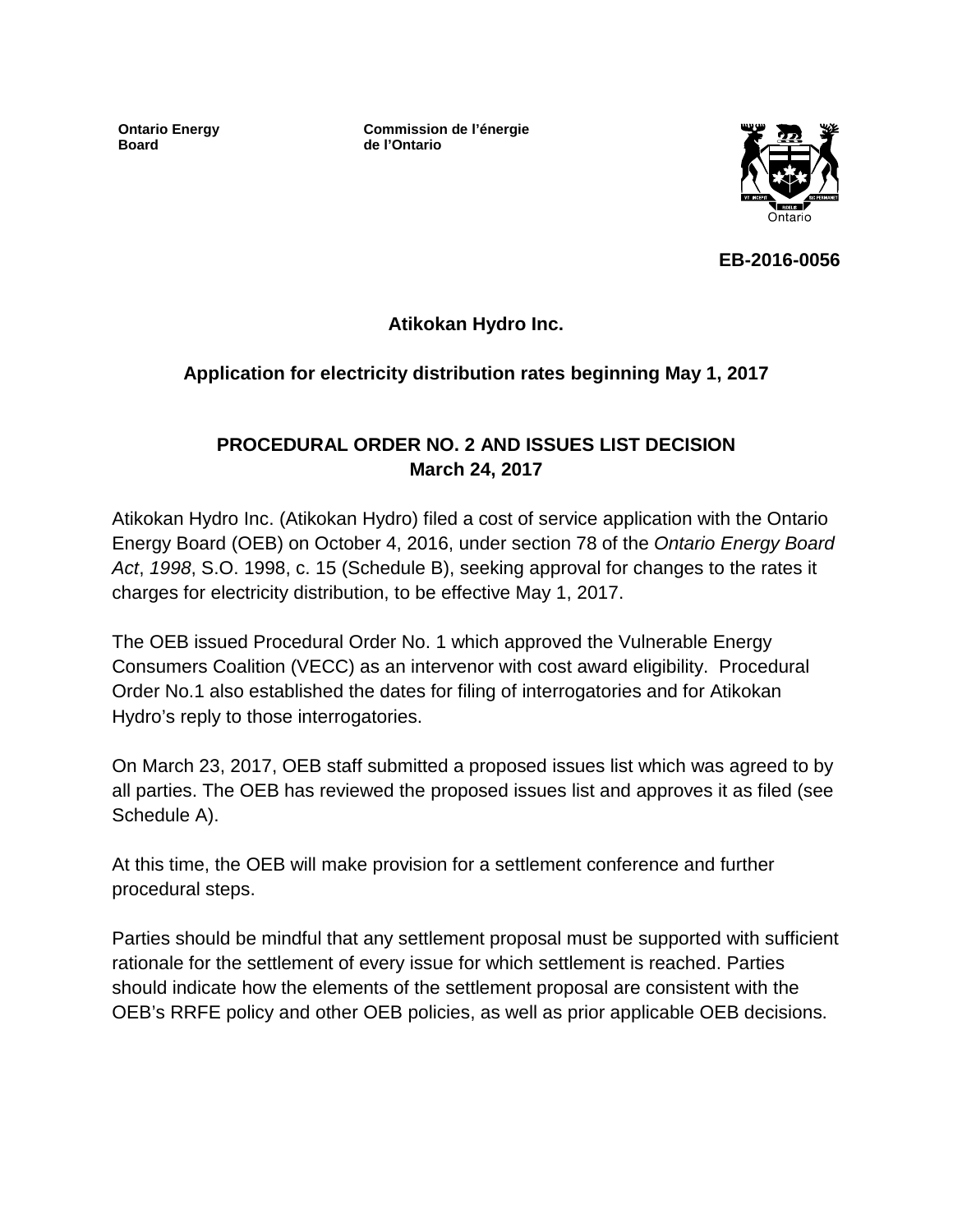### **THE ONTARIO ENERGY BOARD THEREFORE ORDERS THAT:**

- 1. A settlement conference among the parties and OEB staff will be convened on March 29, 2017 starting at 9:30 a.m. via teleconference. If necessary, the settlement conference will continue on March 30, 2017.
- 2. Any settlement proposal arising from the settlement conference shall be filed with the OEB on or before April 11, 2017. In addition to outlining the terms of any settlement, the settlement proposal should contain a list of any unsettled issues, indicating with reasons whether the parties believe those issues should be dealt with by way of oral or written hearing.
- 3. If there is no settlement proposal arising from the settlement conference, Atikokan Hydro shall file a statement to that effect with the OEB by April 4, 2017. In that event, parties shall file and serve on the other parties any submissions on which issues shall be heard in writing, and for which issues the OEB should hold an oral hearing by April 7, 2017.
- 4. The issues list for this proceeding, attached as Schedule A, is approved.

All filings to the OEB must quote the file number, EB-2016-0056, be made in searchable /unrestricted PDF format electronically through the OEB's web portal at [https://www.pes.ontarioenergyboard.ca/eservice/.](https://www.pes.ontarioenergyboard.ca/eservice/) Two paper copies must also be filed at the OEB's address provided below. Filings must clearly state the sender's name, postal address and telephone number, fax number and e-mail address. Parties must use the document naming conventions and document submission standards outlined in the RESS Document Guideline found at

[http://www.ontarioenergyboard.ca/OEB/Industry.](http://www.ontarioenergyboard.ca/OEB/Industry) If the web portal is not available parties may email their documents to the address below. Those who do not have internet access are required to submit all filings on a CD in PDF format, along with two paper copies. Those who do not have computer access are required to file 7 paper copies.

All communications should be directed to the attention of the Board Secretary at the address below, and be received no later than 4:45 p.m. on the required date.

With respect to distribution lists for all electronic correspondence and materials related to this proceeding, parties must include the Case Manager, Chris Codd at [chris.codd@ontarioenergyboard.ca](mailto:chris.codd@ontarioenergyboard.ca) and OEB Counsel, Ian Richler at [ian.richler@ontarioenergyboard.ca.](mailto:ian.richler@ontarioenergyboard.ca)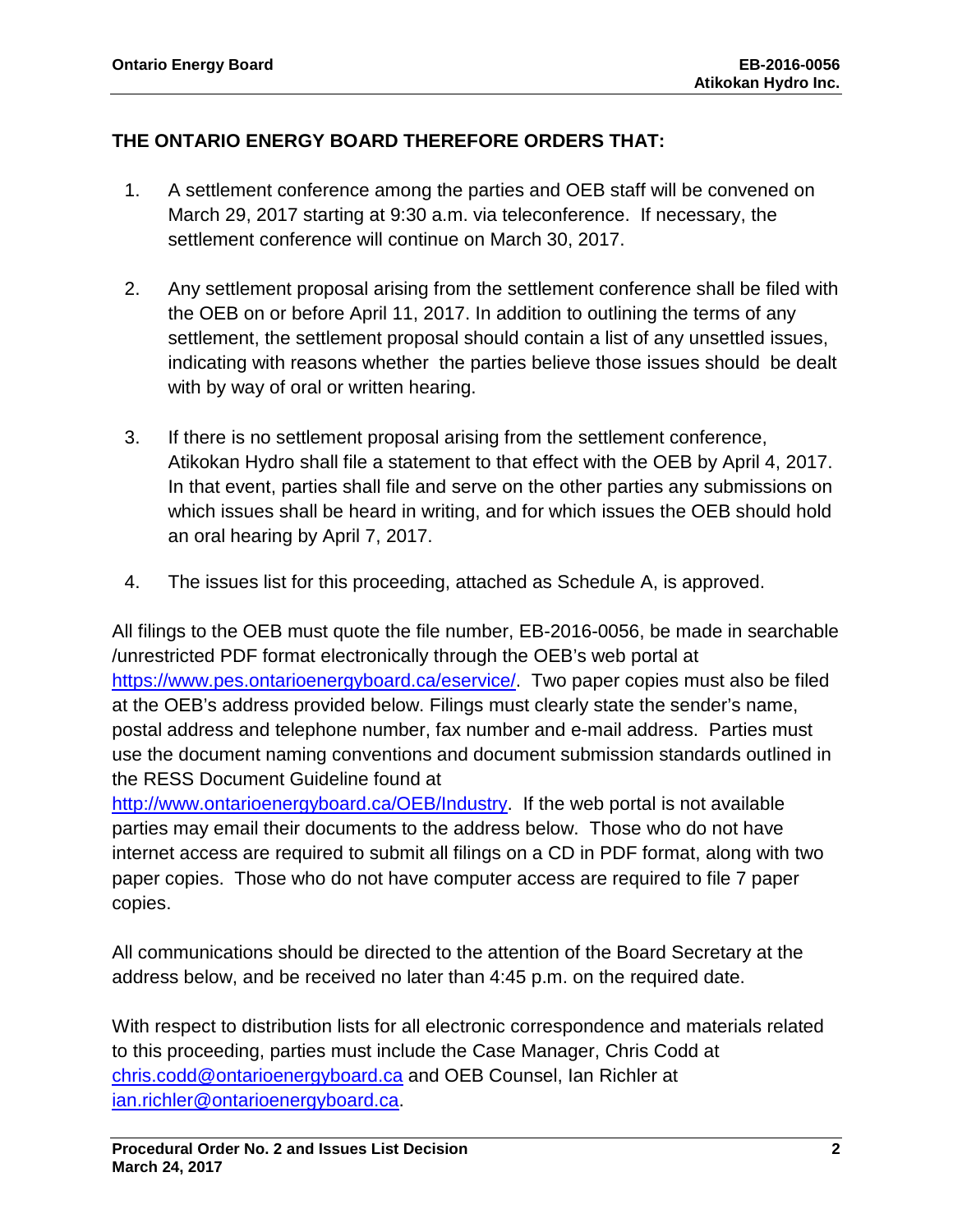### **ADDRESS**

Ontario Energy Board P.O. Box 2319 2300 Yonge Street, 27th Floor Toronto ON M4P 1E4 Attention: Board Secretary

E-mail: [boardsec@ontarioenergyboard.ca](mailto:boardsec@ontarioenergyboard.ca) Tel: 1-888-632-6273 (Toll free) Fax: 416-440-7656

**DATED** at Toronto, March 24, 2017

## **ONTARIO ENERGY BOARD**

*Original signed by*

Kirsten Walli Board Secretary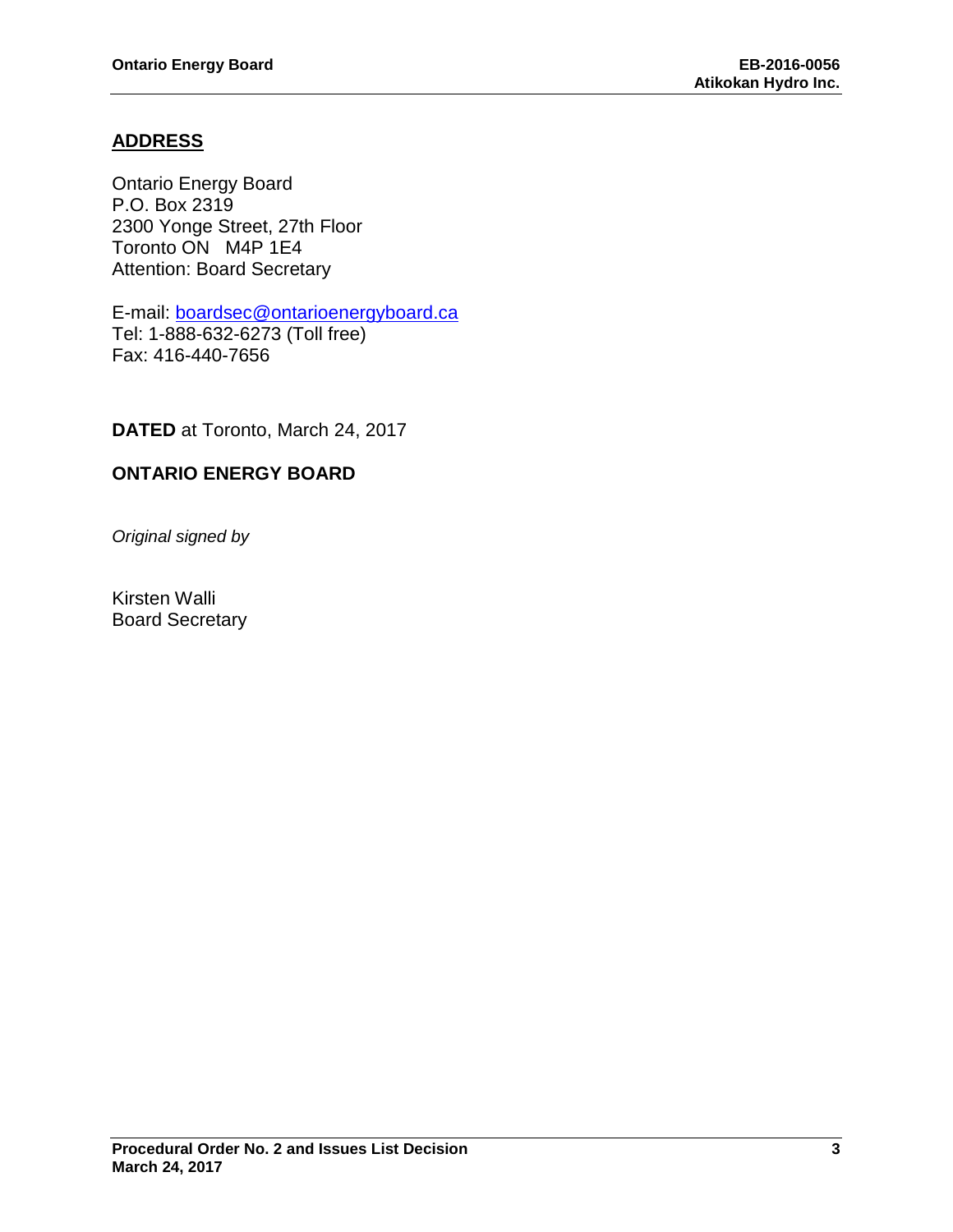**Schedule A**

**Atikokan Hydro Inc. 2017 Distribution Cost of Service Application Board File Number EB-2016-0056**

**APPROVED ISSUES LIST**

**March 24, 2017**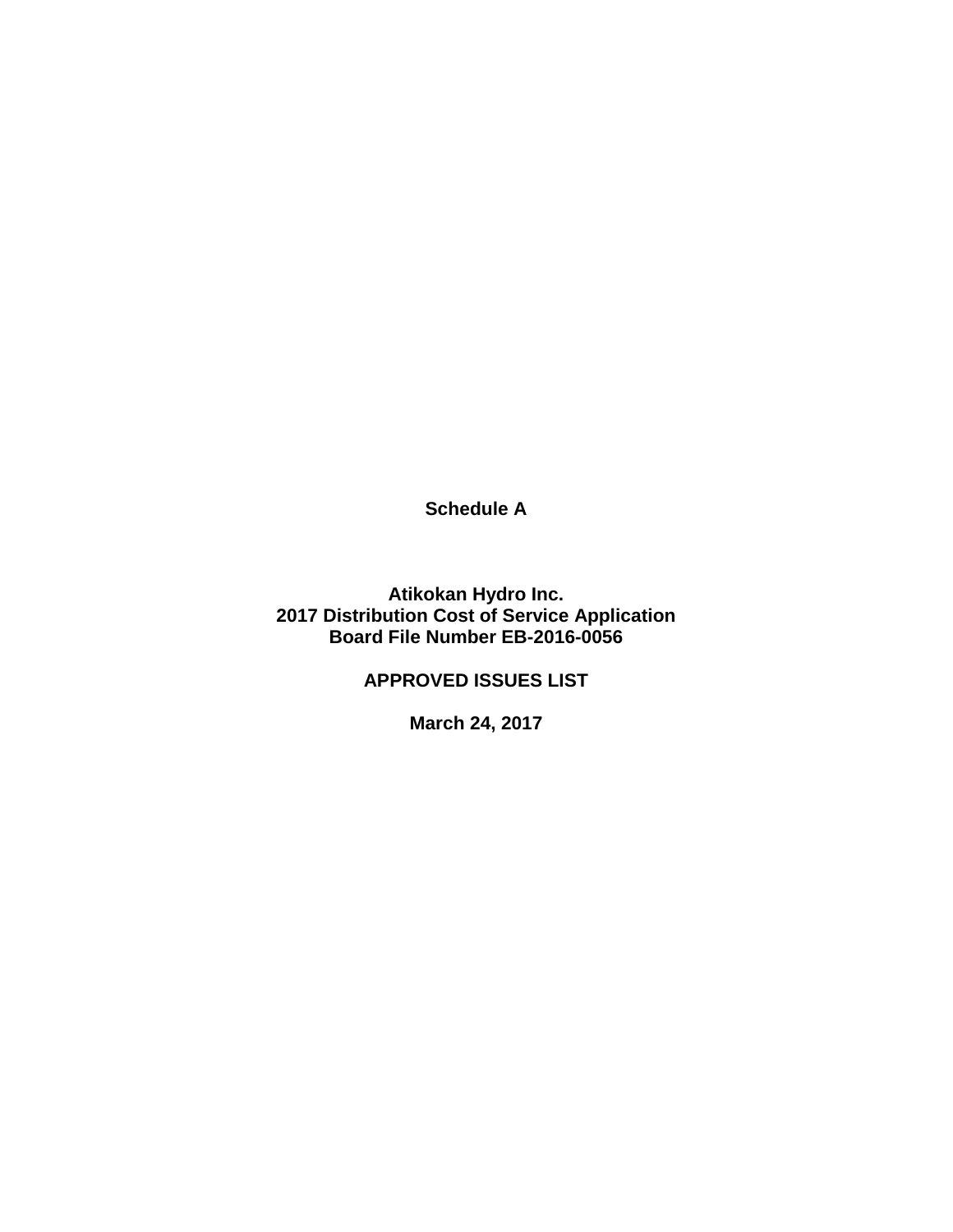#### **Atikokan Hydro Inc. 2017 Distribution Cost of Service Application Board File Number EB-2016-0056 Approved Issues List**

### **1.0 PLANNING**

#### **1.1 CAPITAL**

Is the level of planned capital expenditures appropriate and is the rationale for planning and pacing choices appropriate and adequately explained, giving due consideration to:

- 1.1.1 customer feedback and preferences;
- 1.1.2 productivity;
- 1.1.3 compatibility with historical expenditures;
- 1.1.4 compatibility with applicable benchmarks;
- 1.1.5 reliability and service quality;
- 1.1.6 impact on distribution rates;
- 1.1.7 trade-offs with OM&A spending;
- 1.1.8 government-mandated obligations; and
- 1.1.9 the objectives of Atikokan Hydro and its customers.

# **1.2 OM&A**

Is the level of planned OM&A expenditures appropriate and is the rationale for planning choices appropriate and adequately explained, giving due consideration to:

- 1.2.1 customer feedback and preferences;
- 1.2.2 productivity;
- 1.2.3 compatibility with historical expenditures;
- 1.2.4 compatibility with applicable benchmarks;
- 1.2.5 reliability and service quality;
- 1.2.6 impact on distribution rates;
- 1.2.7 trade-offs with capital spending;
- 1.2.8 government-mandated obligations; and
- 1.2.9 the objectives of Atikokan Hydro and its customers.

# **2.0 REVENUE REQUIREMENT**

**2.1** Are all elements of the revenue requirement reasonable, and have they been appropriately determined in accordance with OEB policies and practices?